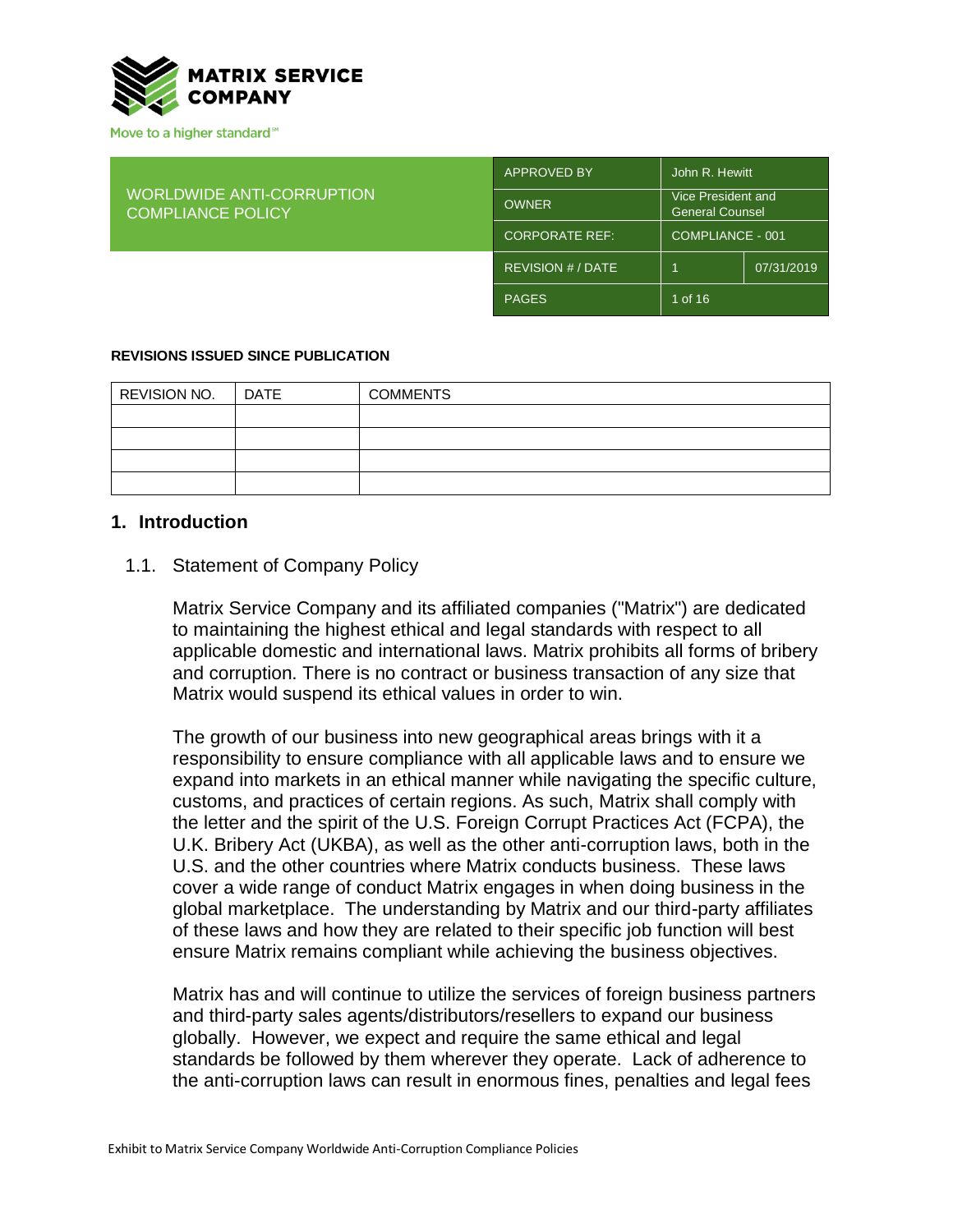

for Matrix, severe reputational harm to our company brands, and can result in lengthy prison sentences for those involved in the illegal activity.

1.2. Scope of the Company Policy

The Policy applies to all Matrix employees, officers and directors ("Personnel"), as well as joint venture partners, sales agents, distributors, resellers, consultants, affiliates, third-party representatives, contractors, subcontractors, vendors and persons acting on their behalf ("Business Associates") in connection with work performed for Matrix.

Read this policy carefully. Strict compliance with the requirements contained in this policy is mandatory and subject to audit. If you have any questions or concerns, or do not understand this policy, contact your supervisor, the Global Compliance Manager or the Corporate Compliance Officer for clarification. The Corporate Compliance Officer can be reached by telephone at (918) 838- 8822. In addition, if you think there may be a potential anti-corruption issue that is not covered, contact your supervisor, the Global Compliance Manager or the Corporate Compliance Officer for further guidance.

# **2. Anti-Corruption Laws**

# 2.1. Overview

Matrix employees, officers, directors and business associates must follow the provisions of the FCPA, UKBA and other related laws. The FCPA and UKBA are similar in that they both make it a crime to make illegal payments foreign government officials, require the Company to maintain accurate books and records, and require the Company to maintain sufficient internal controls to detect and prevent bribery.

There are some differences between the two:

- The UKBA is broader in that it includes statutes which makes it illegal for any commercial bribery.
- The definition of a foreign government official is different:
	- o FCPA Officer or employee of a foreign government or any department, agency or instrumentality thereof and includes any person acting in an official capacity for or on behalf of any such government, department, agency or instrumentality. Includes employees of state-owned companies, which is interpreted by the U.S. Government to include any employee of state-owned foreign companies. Many of our potential foreign clients are owned by government entities and therefore we must consider their employees as foreign government officials.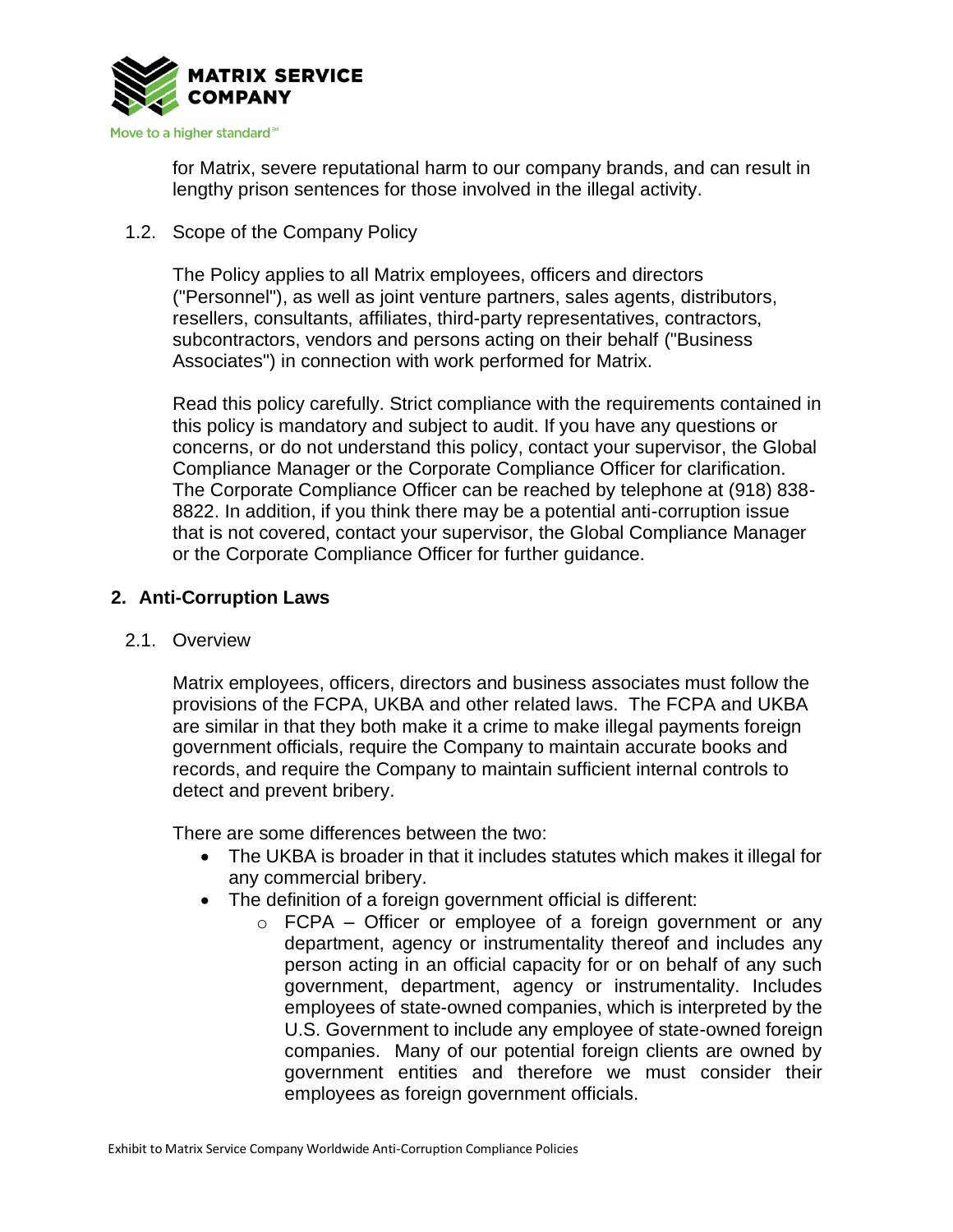

o UKBA - Individual holding legislative, administrative or judicial posts or anyone carrying out a public function for a foreign country or the country's public agencies or an official or agent of a public international organization, which is much narrower than the FCPA and generally does not include employees of state-owned entities.

The "Illegal Payment" to a government official includes "anything of value", including gifts of any type or entertainment with any value, that is given to a Foreign Official (or other covered person) for purposes of influencing the company, foreign government, the person, or given to someone whom the giver knows will pass it to a foreign official (or other covered person) for purposes of inducing that official to give a benefit.

Paying for reasonably priced meals, providing promotional items containing a Matrix logo (golf balls, shirts, coffee mugs, etc.), providing a small gift, or paying for other moderately priced entertainment where Matrix personnel are accompanying the client, are common and appropriate activities that are part of a legitimate business development process and are almost always permitted under the FCPA and UKBA (hereafter referred to as the "Acts"), even when the recipient is an employee of a foreign state-owned company. The U.S. Government considers more expensive gifts and lavish meals to be more likely given with an improper purpose and are therefore not permissible under this policy.

If entertaining a client with no Matrix employee present (providing tickets to a sporting event or concert, etc.), the entertainment must be pre-approved by the employee's manager. If the cost of that entertainment exceeds our limits for gifts, or if the client is a government official (U.S./Canada local, state of federal, or an employee of a foreign, state-owned company, the entertainment must be pre-approved by the VP Legal & Risk Management or the Global Compliance Manager, in addition to the employee's manager. Single event tickets provided to clients who are not employees of a foreign, state-owned company or any government official, that were purchased by Matrix annually (season tickets, stadium suites, etc.), require only approval by their manager.

The definition of "Anything of value" remains broad and includes a variety of items that would influence the official of the entity to take improper action or reward them for taking improper action. This often includes cash, but also includes many other items including gift cards, lavish meals, expensive gifts, lavish entertainment, travel unrelated to Matrix business, per diems, employment of relatives, commissions, kickbacks, charitable contributions, political donations, or anything else of value.

The Acts also prohibit Illegal Payments to foreign and government officials through third-party intermediaries, including agents, distributors, resellers or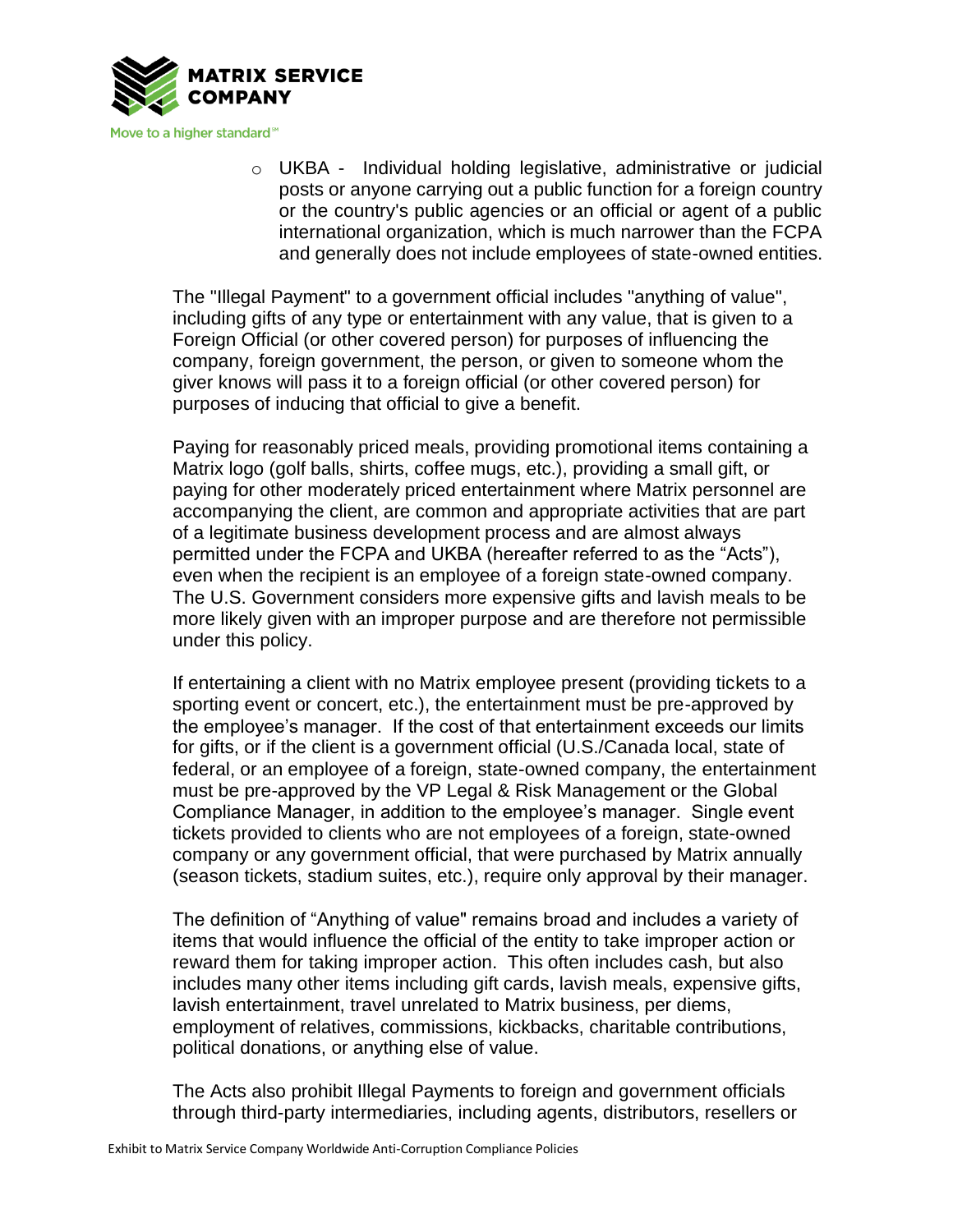

joint venture partners. Specifically, it is unlawful to make a payment to a thirdparty while knowing that all or a portion of the payment will go directly or indirectly to a foreign official.

The U.S. Government, after determining a bribe occurred outside the statutes of the FCPA, may utilize other federal criminal violations to target offenders including the Travel Act, 18 U.S.C. §1952. The Travel Act prohibits travel in interstate or foreign commerce or using the mail or any facility in interstate or foreign commerce, including e-mail, telephonic contact, text messages, etc., with the intent to distribute the proceeds of any unlawful activity or to promote, manage, establish, or carry on any unlawful activity. "Unlawful activity" includes violations of not only the FCPA, but also U.S. state commercial bribery laws. Thus, bribery between private commercial enterprises may, in some circumstances, be covered by the Travel Act. If a Matrix employee pays kickbacks to an employee of a private company, even if it is not foreign, such private-to-private bribery could possibly be charged under the U.S. Travel Act.

For further information on the FCPA, to include translations into many languages for 15 U.S.C §§78dd-1, go to:

https://www.justice.gov/criminal-fraud/foreign-corrupt-practices-act https://www.sec.gov/spotlight/foreign-corrupt-practices-act.shtml.

For further information on the UKBA, go to:

https://www.legislation.gov.uk/ukpga/2010/23/contents

# 2.2. The FCPA "Books and Records" and "Internal Controls" Provisions

The FCPA requires companies such as Matrix to meet specific accounting provisions. The accounting provisions operate in tandem with the anti-bribery provisions of the FCPA, and require companies to maintain accurate books and records, as well as an adequate system of internal accounting controls designed to detect and prevent corrupt payments. The company must maintain an accurate accounting of any payments, gifts, travel and entertainment or other thing of value given to a foreign government official or to a third person acting on behalf of a foreign government official.

As a company traded on a U.S. stock exchange, Matrix must comply with the FCPA and could be held liable for acts committed anywhere in the world by a Business Associate. Accordingly, Matrix requires all Matrix Personnel and Business Associates to comply with these Policies.

2.3. Other Applicable Laws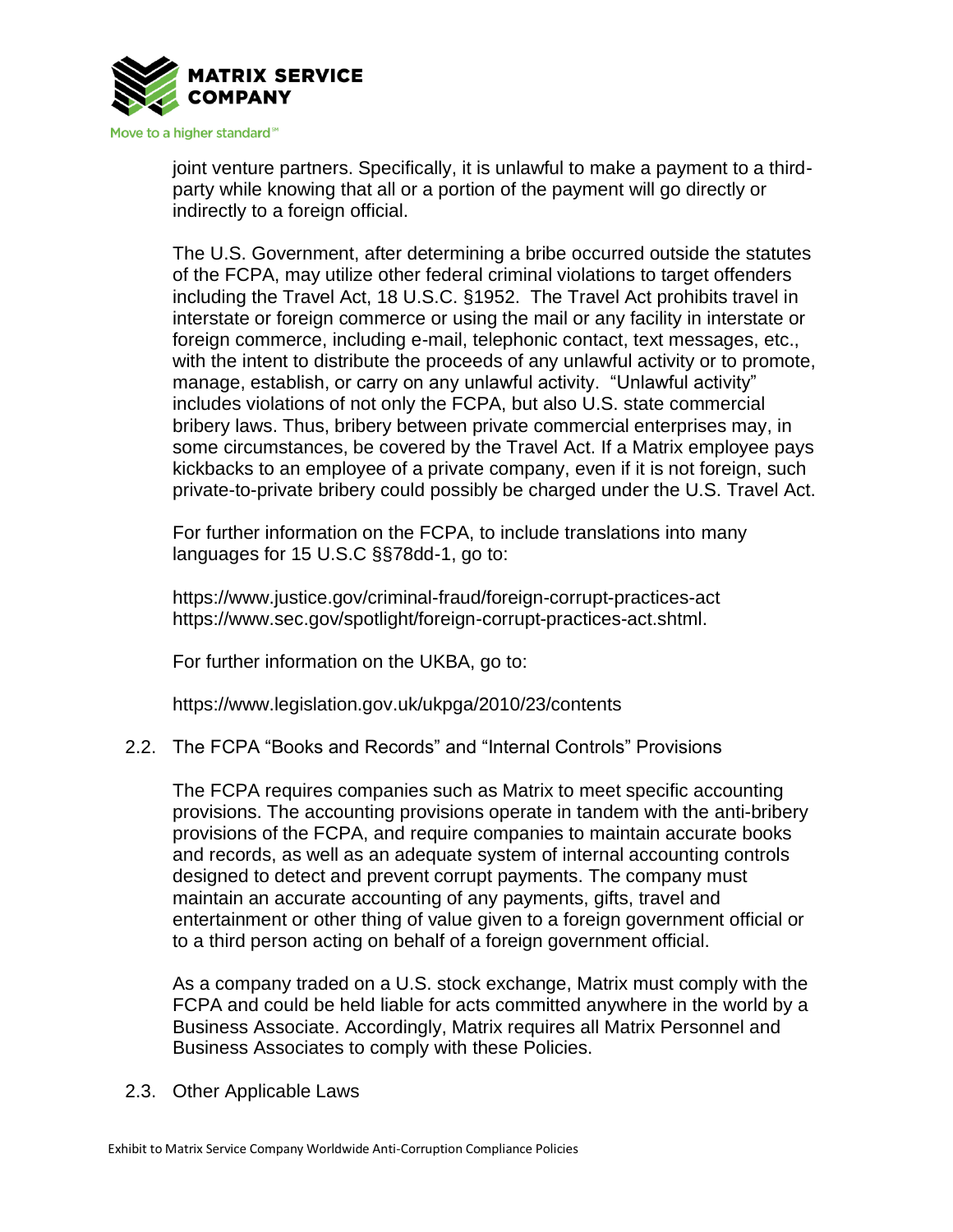

Many other countries, regions and provinces have anti-corruption laws similar to the FCPA that make it a crime to give a bribe, or to offer, promise or make any payment to a government official when the payment is intended to influence an official act or decision. Additionally, certain laws prohibit corrupt payments to Matrix Personnel, Business Associates or other third parties. Since these laws may be applicable to Matrix Personnel and its Business Associates, Matrix requires compliance with these laws as well.

# **3. Matrix Anti-Corruption Policy and Procedures**

#### 3.1. General Policy

It is the policy of Matrix that employees, officers, directors and Business Associates acting on its behalf are prohibited from offering or paying, either directly or through an intermediary, any bribe or kickback to any employee, official or agent of any government, commercial entity, or individual in connection with the business activities of Matrix. A bribe for the purposes of this policy is any money, services, goods or other thing of value offered or given with the intent to gain any improper advantage for Matrix, or given as a reward for such activity.

All Matrix Personnel and Business Associates must understand and comply with any local laws, regulations, or operating procedures that impose limits, restrictions or disclosure obligations on compensation, donations, or gifts given to Government or Foreign Officials, employees of commercial entities, or other third-parties. The Global Compliance Manager shall provide the support and resources necessary to Matrix Personnel to understand the local laws, regulations, or operating procedures of individual countries. Matrix Personnel should attempt to make requests for such assistance a minimum of five days before the pursuit of any international business opportunity. If there is uncertainty as to the applicability of any rule to any given situation, that person must consult with the Global Compliance Manager before engaging in the questioned conduct.

When entertaining outside employees, due diligence must be conducted to ensure they are not employees of foreign state-owned companies or one of their subsidiaries. When entertaining employees of state-owned companies, the expenses should be nominal and reasonable. They must never be provided to improperly influence the official activity of the recipient. This policy does not restrict entertaining employees of state-owned companies and is not intended to discourage this legitimate business development process. However, given the provisions of the FCPA, including the fact that the U.S. Government opines that the larger or more extravagant the gift or entertainment, the more likely it was given with improper purpose, it is the policy of Matrix to ensure the travel and expense reports containing the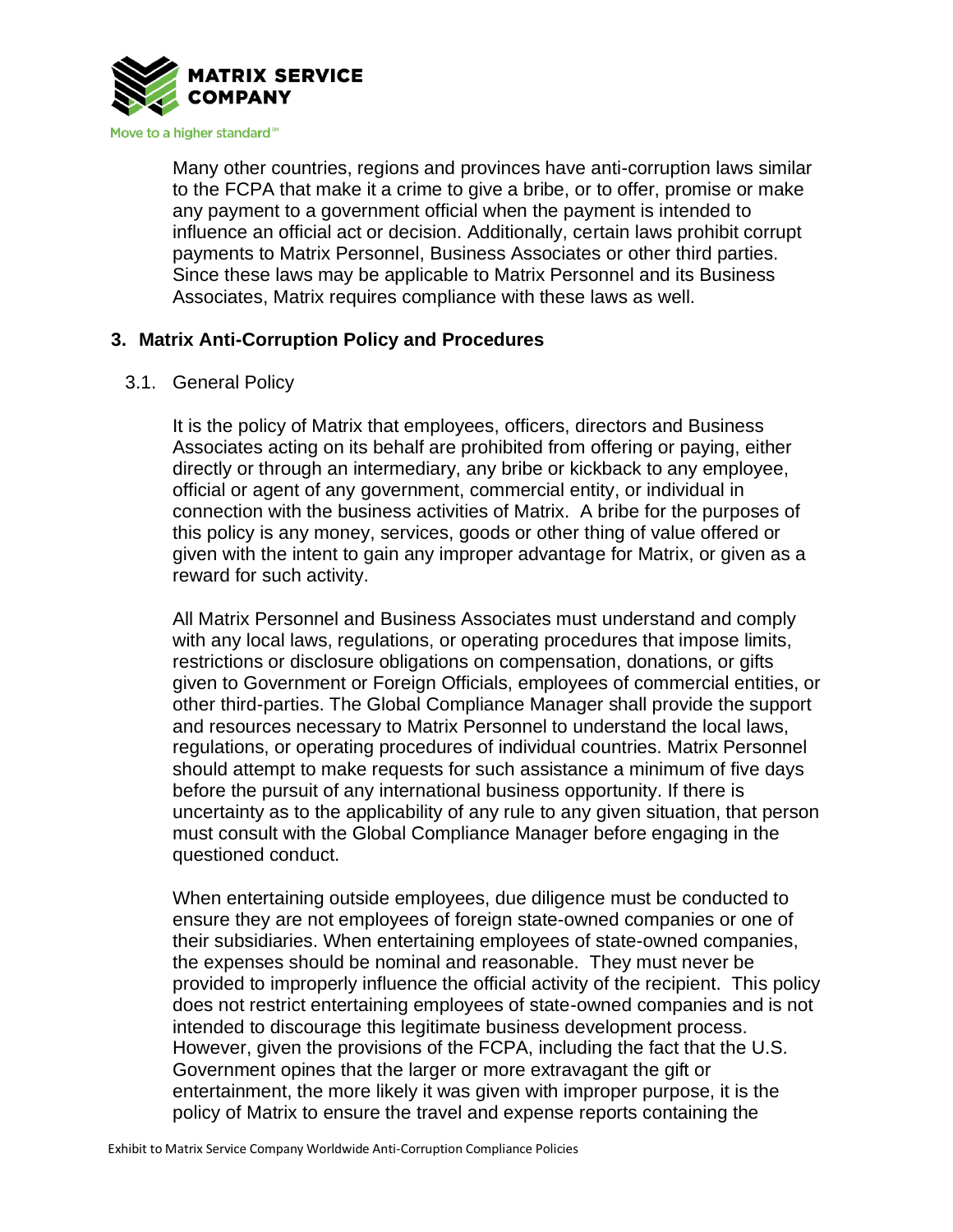

entertainment of employees of state-owned companies are also approved by the Global Compliance Manager or Corporate Compliance Officer. Additionally, if there is any proposed entertainment whose "reasonable" definition is questionable, the Matrix employee or third-party representative should contact the Global Compliance Manager or Corporate Compliance Officer beforehand to discuss whether the entertainment is appropriate. Any entertainment, gift, or other items purchased for a public official or employee of a commercial entity by a Matrix employee must be accurately recorded in the accounting system, to include entries into the travel and expense reporting system. Third-party representatives of Matrix must accurately record these items into their accounting system.

Although the FCPA and certain other anti-corruption laws permit "facilitation payments" for "routine governmental action" expenditures to low level government employees, it is the policy of Matrix that Matrix Personnel and Business Associates shall not make any such payments to any foreign or government official without first obtaining the express written or e-mail permission of the Global Compliance Manager or Corporate Compliance Officer since many countries prohibit these types of payments. Certain nominal expenditures may be permitted under certain circumstances if the payment 1) is a nominal expenditure, 2) is not used to impermissibly obtain a wrongful business advantage or favor and 3) is a reasonable and bona fide expenditure directly related to the promotion, demonstration or explanation of a product or service. Examples of what these may include are:

- Paying an expediting fee to a local state-owned electrical company to install electrical service at a Matrix jobsite in a foreign country, when the expediting fee is publicly posted.
- Paying a higher customs fee to have our products expedited at a foreign port, when the higher fee is publicly posted and available to every business.

Since many countries have laws that prohibit these types of nominal expenditures, you must obtain written or e-mail permission --as outlined above-- from the Global Compliance Manager before making any "facilitation payments" for "routine governmental action", if any such expenditure is being contemplated.

Any Company charitable donation to a non-U.S. person or entity outside of the U.S. or Canada requires by the Global Compliance Manager or Corporate Compliance Officer to ensure that the charity is legitimate and reputable, the donation will not be used as a conduit for a government official's payment, the charity is not controlled by a government official and the funds donated will be used for a charitable purpose.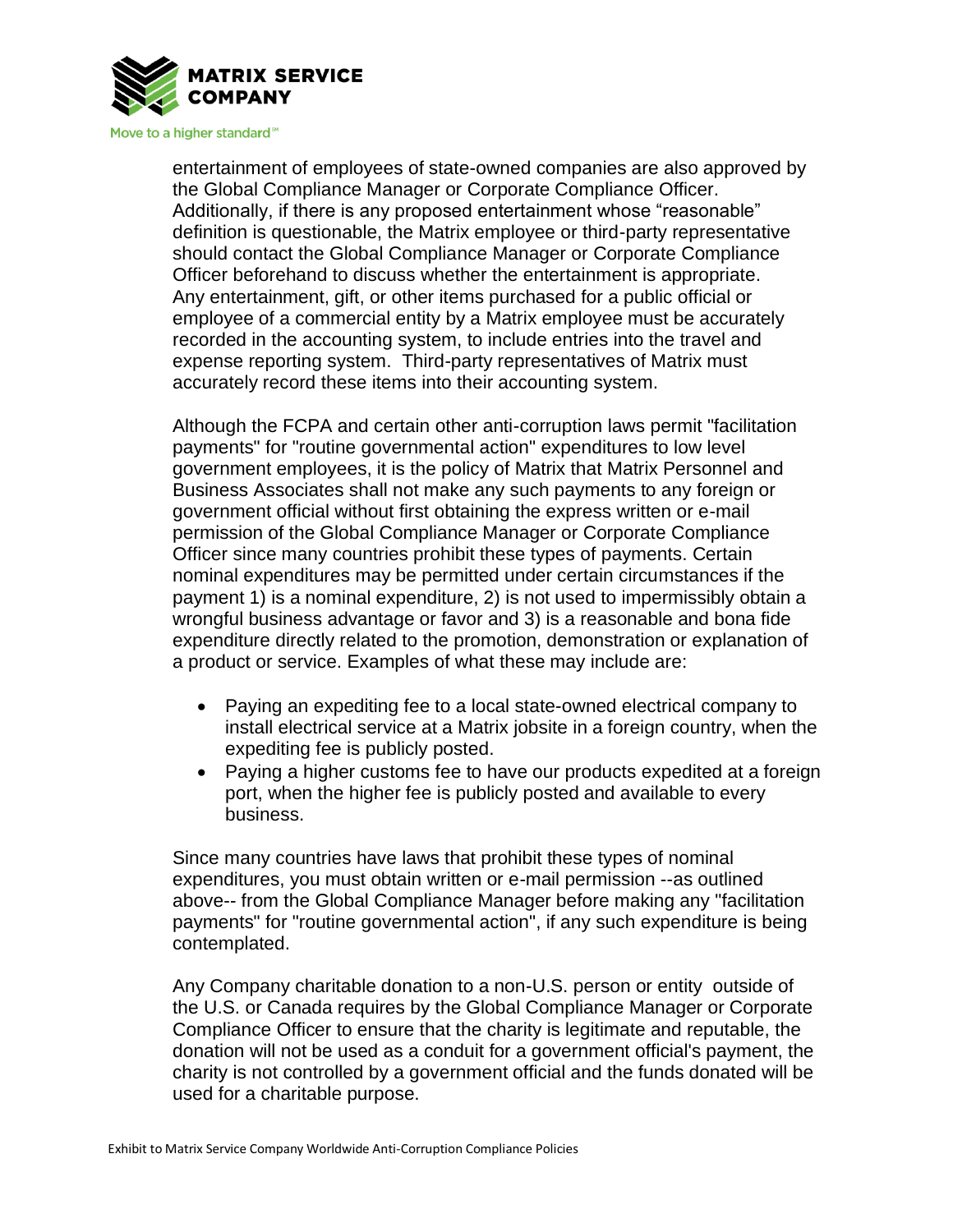

# 3.2. The Corporate Compliance Officer

The Corporate Compliance Officer is responsible for overseeing Matrix's compliance with the Acts and other anti-corruption laws and for implementing, updating and enforcing this Policy. The Corporate Compliance Officer, with the assistance of the Global Compliance Manager, will conduct periodic internal reviews of Matrix's Anti-Corruption compliance procedures and will report to the Board of Directors' Audit Committee regarding the results of these reviews. Moreover, the Corporate Compliance Officer is responsible for:

- Anti-Corruption training and education for all Matrix employees and Business Associates who may be involved in management of operations, business development, contract development, purchasing, subcontract, vendor selection, receipt or payment of amounts associated with the pursuit or completion of any work.
- Advising Matrix employees and Business Associates of changes and updates to the Anti-Corruption program and Policy.
- Reporting at least quarterly to the Audit Committee.
- Reporting to the Audit Committee promptly on any matter involving a violation or a potential violation of the Acts or other anti-corruption laws.
- Reviewing the retention of agents, joint venture partners, distributors, resellers, and sales representatives in foreign jurisdictions.
- Seeking the approval from a committee of executives for any agent/distributor/reseller candidate.
- Monitoring all agents/distributors/resellers and other third-parties to prevent and detect bribery violations by such third-parties.
- Ensuring the schedule of audits of transactions, agents/distributors/resellers, and pertinent Matrix personnel and accounts are reviewed at least annually.
- 3.3. To Ensure Compliance with the Acts and Similar Legislation, All Matrix Personnel and Business Associates Must Not:
	- Establish any undisclosed, secret, or unrecorded funds or assets of Matrix.
	- Make any false or artificial entries in the books and records of Matrix.
	- Use Matrix funds or assets to pay bribes or making any other corrupt or improper payment.
	- Falsify any accounting records or documents relating to any transaction in any way that may conceal or disguise the true nature of the transaction or activity.
	- Lie to auditors, Global Compliance Manager or Corporate Compliance Officer.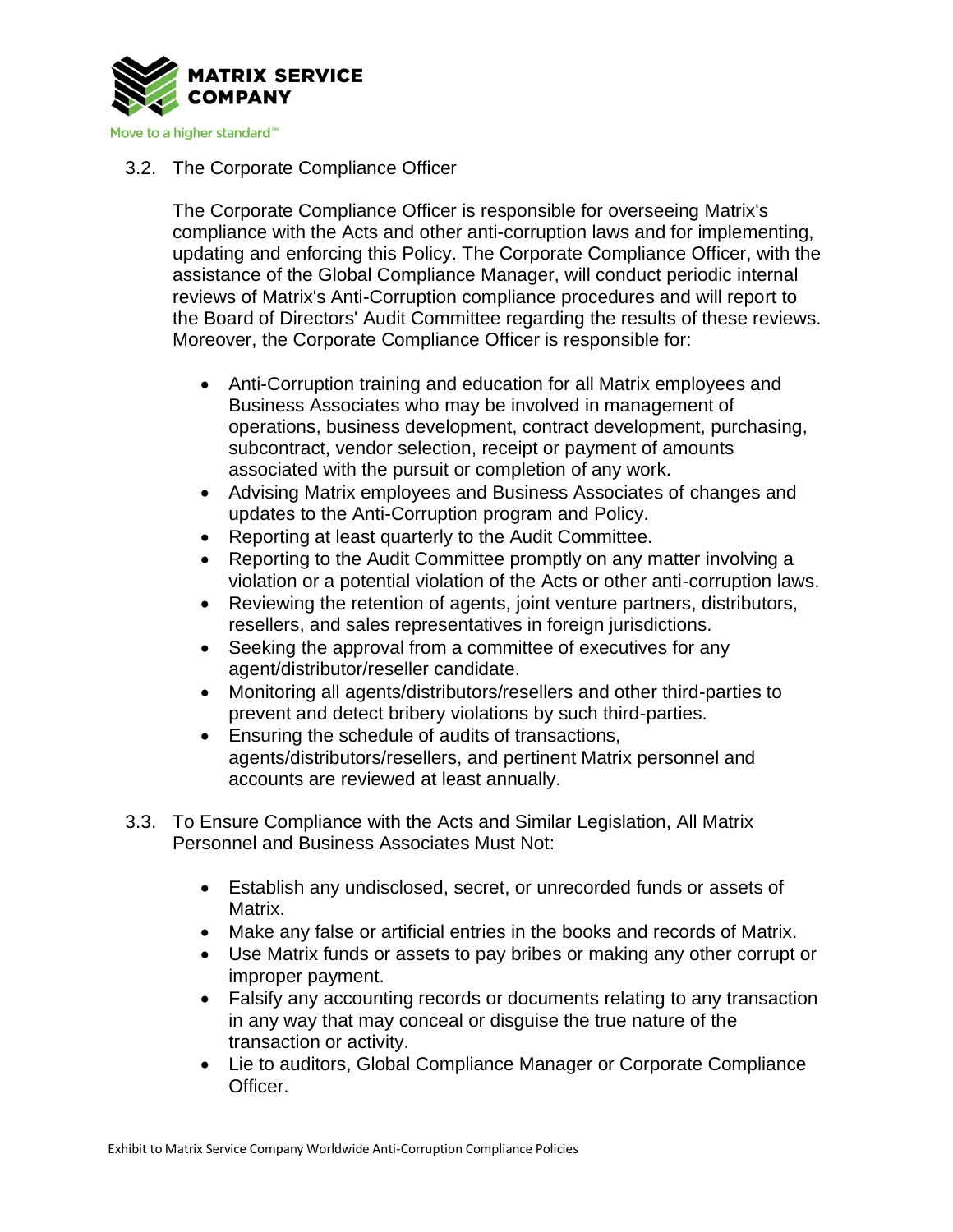

- Make or approve a payment on behalf of Matrix with the intention or understanding that any part of such payment is to be used for any purpose other than that described by the documents supporting the payment.
- Provide a job or internship or other benefit to the representative or a close family member of a government official or other commercial entity in an effort to obtain or retain business.
- Directly or indirectly accept or receive anything of value as an improper incentive in connection with business connections performed for Matrix.
- Make direct payments or promises of payment, or authorizations of a payment to third parties knowing any part of the payment will ultimately be offered, given, or promised to a government official, a political party or political party official, to a candidate for political office or an employee of a commercial entity, to obtain or retain business or to secure some other improper advantage
- 3.4. Examples of "Red Flags" That Could Indicate a Violation of the Acts Anti-Bribery Provisions and the Anti-Corruption Policy

Certain activities or factors create corruption "red flags." Matrix Personnel and Business Associates are required to take special measures to address "red flags" before proceeding with a transaction with a state-owned company, Foreign or Government Official, or a commercial entity. These special measures include contacting our Corporate Compliance Officer or Global Compliance Manager for guidance. Some examples of "red flags" are:

- The country (locality) in which Matrix is considering conducting business has a reputation for corruption or bribery, as reported by Transparency International Corruption Perception Index whose website is: http://www.transparency.org, or from other reputable information sources.
- The potential client or a prospective sales agent/distributor/reseller refuses to agree in writing to follow Matrix's Anti-Corruption Policy and relevant local anti-corruption laws.
- Sales Expenses include commissions or finder's fees that are paid to third or fourth parties without these parties' duties being specified.
- Commissions and/or commission rates paid or received by a sales agent/distributor/reseller are not fully explained and documented, and/or are higher than the industry average or what Matrix usually paid to them for no justifiable reason.
- The Foreign Government Official, or employee of a commercial entity, requests a payment directly to him/her, or to a third-party agent.
- The Foreign Government Official or employee of a commercial entity requests the Company to prepare false invoices or any other false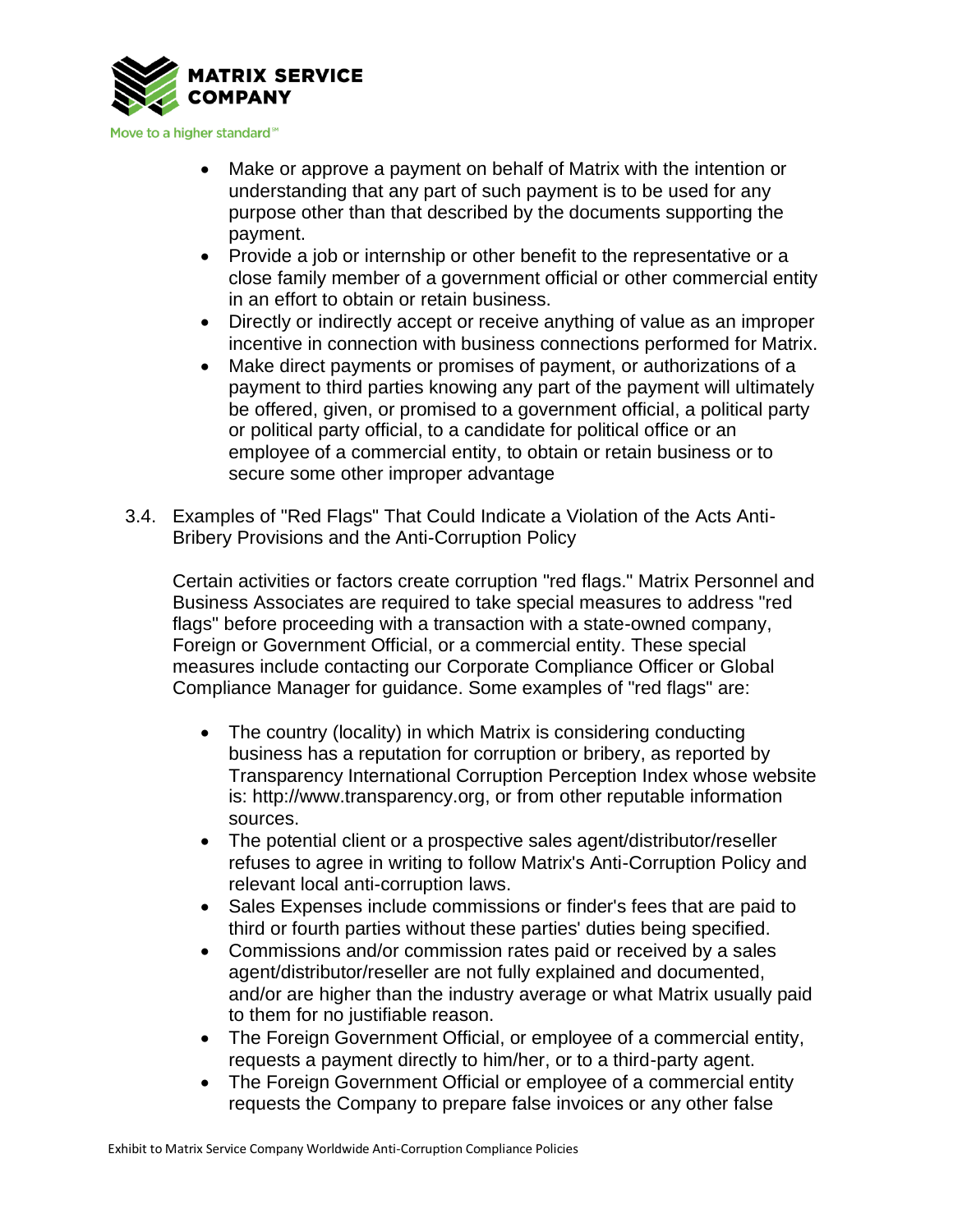

documentation, or to give false justifications for expenses to be reimbursed.

- A request is made for payment to a person identified as a third-party agent of the foreign government whose duties are not defined, or for a payment that is not commensurate with the duties performed by the third-party agent.
- The products sold or manufactured are highly regulated and require a license, permit or government approval where corrupt activities have occurred in the past.
- The Foreign Government Official has been the target of investigations or allegations related to bribery or the improper awarding of government contracts.
- A request is made for over-invoicing or dual invoicing (one legitimate/one showing the price higher than the legitimate one).
- A request is made that all or a portion of the commission be paid in a third-party country, or to a third-party.
- A request is made for payment in cash.
- There is a primary reliance in the transaction on political and government contacts instead of dedicated agents, knowledgeable staff, technical skill, or invested time and effort.
- The Foreign or Government Official requests or suggests payment for purposes of such payment being passed through to a third-party or another intermediary as a gift or political donation.
- The Foreign Government Official or employee of a commercial entity requests Matrix hire one of their relatives for an internship or other employment.
- 3.5. Books and Records/Internal Controls Requirements

As a publicly traded company, Matrix is required to maintain accurate books and records. No false entries or material omissions should ever be made in Matrix's books, records, or accounts regarding payments or transactions. Also, Matrix's payment procedures, management authorizations and financial controls must be followed, and any gaps that may be discovered in Matrix's internal controls must be reported to a supervisor or the Corporate Compliance Officer, as appropriate.

- 3.5.1. Examples of Problematic Books and Records/Internal Controls Activities under our Anti-Corruption Policy include the following:
	- A payment to a Foreign Government Official or other individual that is described in an accounting entry as a "miscellaneous fee", a "finder's fee," or "commissions," or which gives some other non-specific justification for the payment;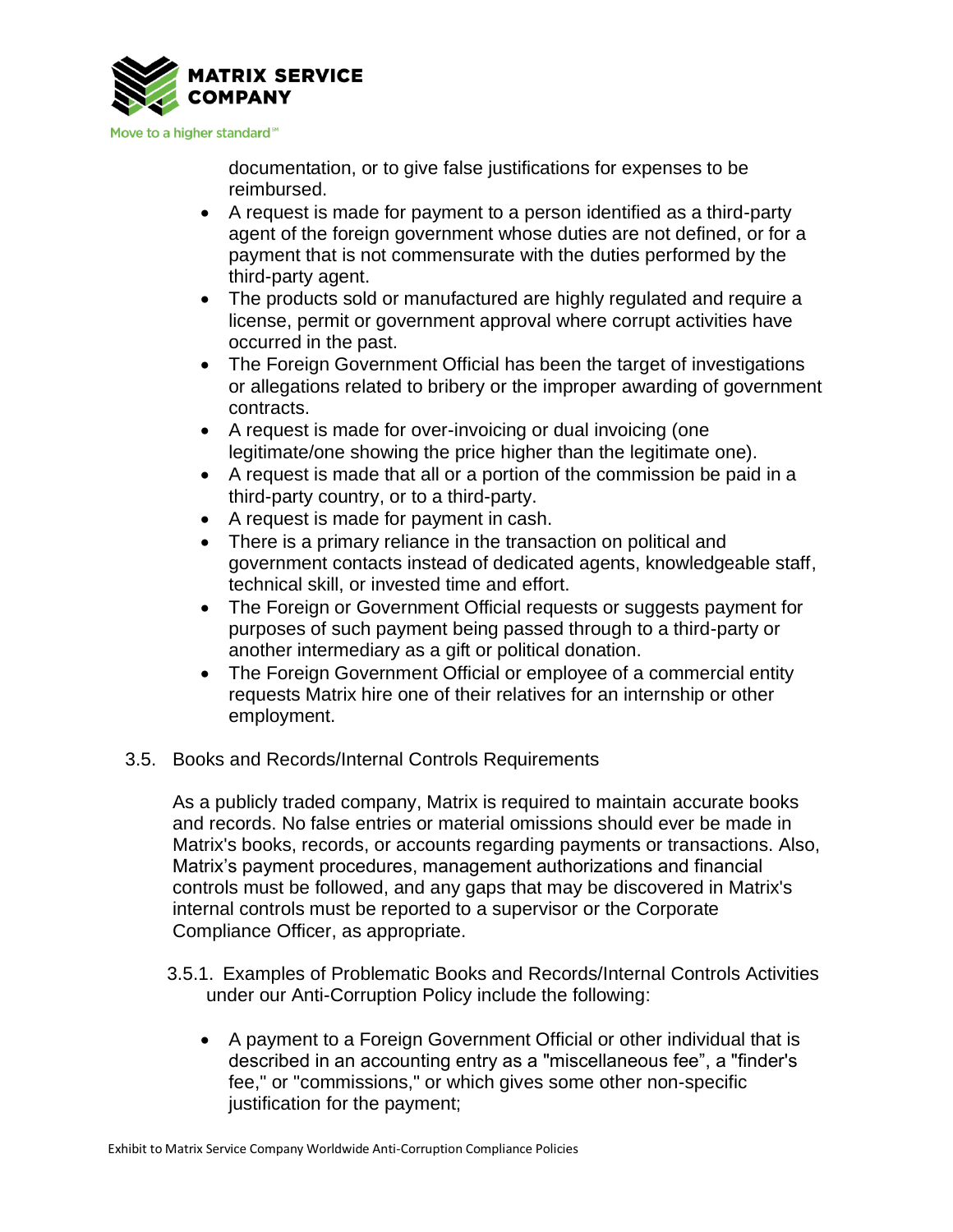

- Submission of false or inaccurate travel and expense report by Matrix Personnel, including falsifying the listed attendees/recipients or intentionally categorizing the expense incorrectly;
- Making false or artificial entries in Matrix's books and records or being part of an arrangement or activity that results in falsification of Matrix's books and records;
- Creating or using an off-the-books account or "slush" fund; or
- Business Associates seeking expense reimbursement for personal contributions to political campaigns, political parties, or similar political entities.
- 3.6. Due Diligence Regarding Business Transactions in Foreign Countries

Potential business transactions in foreign countries should be undertaken with great care to ensure compliance with the anti-corruption laws. Matrix Personnel and Business Associates shall consult with the Global Compliance Manager or Corporate Compliance Officer to ensure proper due diligence is conducted before engaging in any new business transaction in a foreign country. Similarly, hiring third-party intermediaries, brokers, agents, distributors or resellers to assist in business transactions in foreign countries must also be done with great caution and in consultation with the Global Compliance Manager or Corporate Compliance Officer.

Matrix Personnel and Business Associates in Business Development, Legal or Operations who are considering expanding potential new business beyond U.S. and Canadian borders or know of work in the pipeline which has been reviewed by individual Business Associates, are required to alert the Corporate Compliance Officer for final sign-off and ensure they have reviewed the International Contract Proposal Checklist.

### 3.7. Anti-Corruption Training of Matrix Personnel and Business Associates

Matrix Personnel and Business Associates in certain positions are required to complete the Company's Anti-Corruption Training. This includes all Matrix Officers and any Project Managers, Engineers, Business Development, or Accounts Payable or other personnel and associates who may potentially be working on international projects, and other local employees as identified by the Company's management and described in section 3.2 contained herein. Refresher courses to reinforce the Company's Anti-Corruption Policy and to address new developments will be offered by Corporate Training/Development and the Global Compliance Manager. Certain third-parties with whom Matrix does business also are required to complete such training.

We require Matrix Personnel and Business Associates working and traveling for business internationally to execute a written certification that they have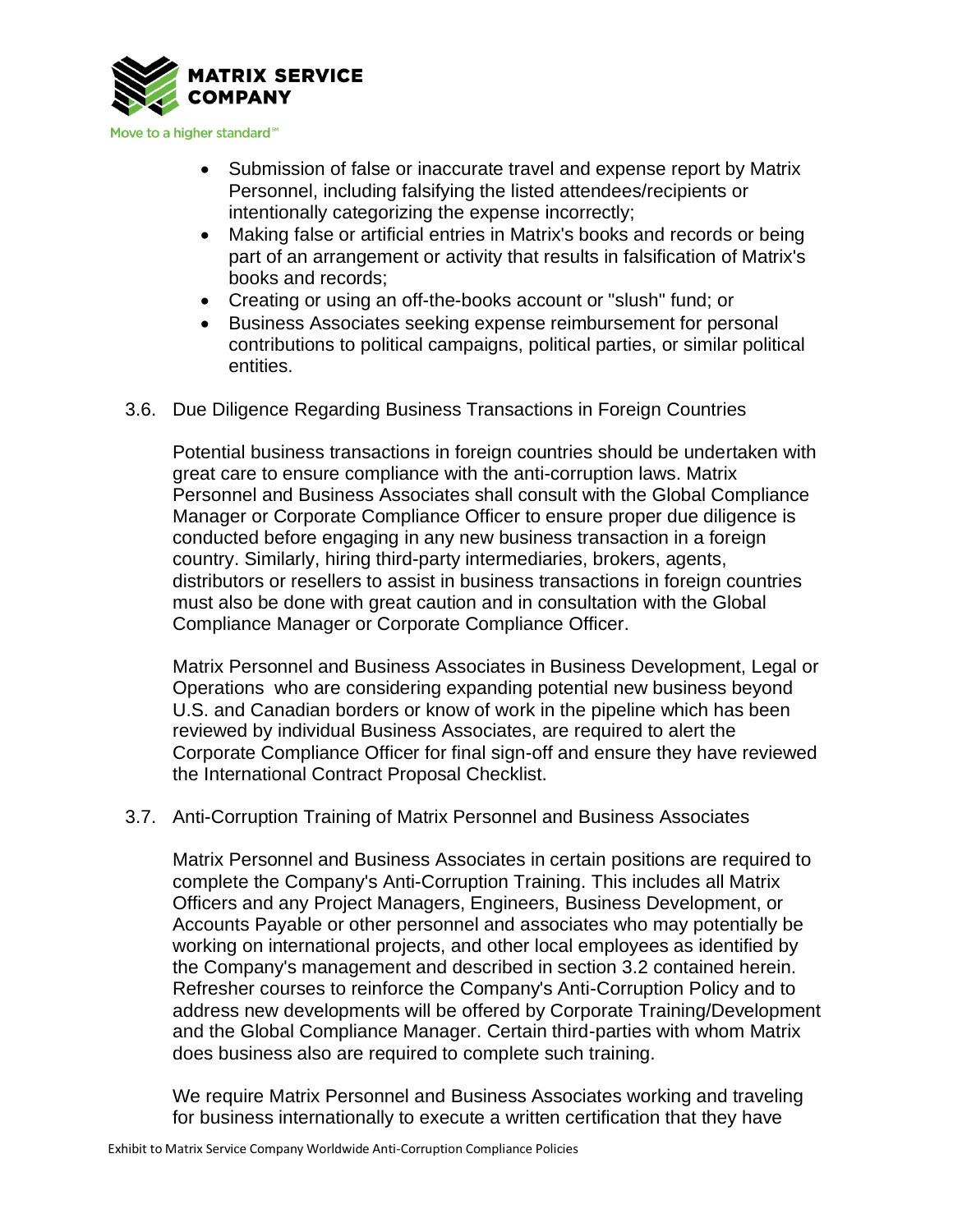

reviewed and understand the Anti-Corruption Policy, attended the Company's anti-corruption training program, and have reviewed company updates periodically, as appropriate (a copy of the certification form is available from the Global Compliance Manager and Corporate Compliance Officer).

### 3.8. Additional Due Diligence: Guidelines for Protecting Against Liability

Below are guidelines for conducting due diligence when considering transacting business in a foreign country. Any such due diligence will be undertaken in consultation with the Global Compliance Manager.

### Business Check

If Matrix is considering doing business with a foreign agent/distributor/reseller or business partner, it should consider, in consultation with the Global Compliance Manager, whether a background check is required, which it will be in most cases. The Intermediary Questionnaire (provided by the Global Compliance Manager) should be used in conducting a background checks and other resources as may be necessary to address any red flags or other items of concern.

#### **Contract**

When doing business in a foreign country, Matrix will require the terms of its relationships with third-party agents/distributors/resellers be memorialized in a written contract. Such contracts will contain various provisions that require compliance with the Acts and other anti-corruption laws, compliance with U.S. and other export/import, anti-boycott and anti-money laundering laws, provide for audit capabilities by Matrix, and provide for sanctions to be imposed for violation of such contract provisions.

All contracts with sales agents/distributors/resellers must contain a clause stating Matrix has the right to conduct a compliance focused audit, at its discretion, of the third-party's books and records; the right to terminate the business relationship if Matrix has a good-faith belief the third-party has made improper payments; and the right to disclose the third-party's improper conduct to enforcement agencies.

### 3.9. Accounting and Record-keeping Procedures

All Matrix records and accounts must accurately reflect transactions and the disposition of the firm's assets, not only because of the Acts, but because the Company is a publicly-traded company and must comply with SEC regulations. Matrix Personnel and Business Associates shall not falsify or cause falsified records of any kind.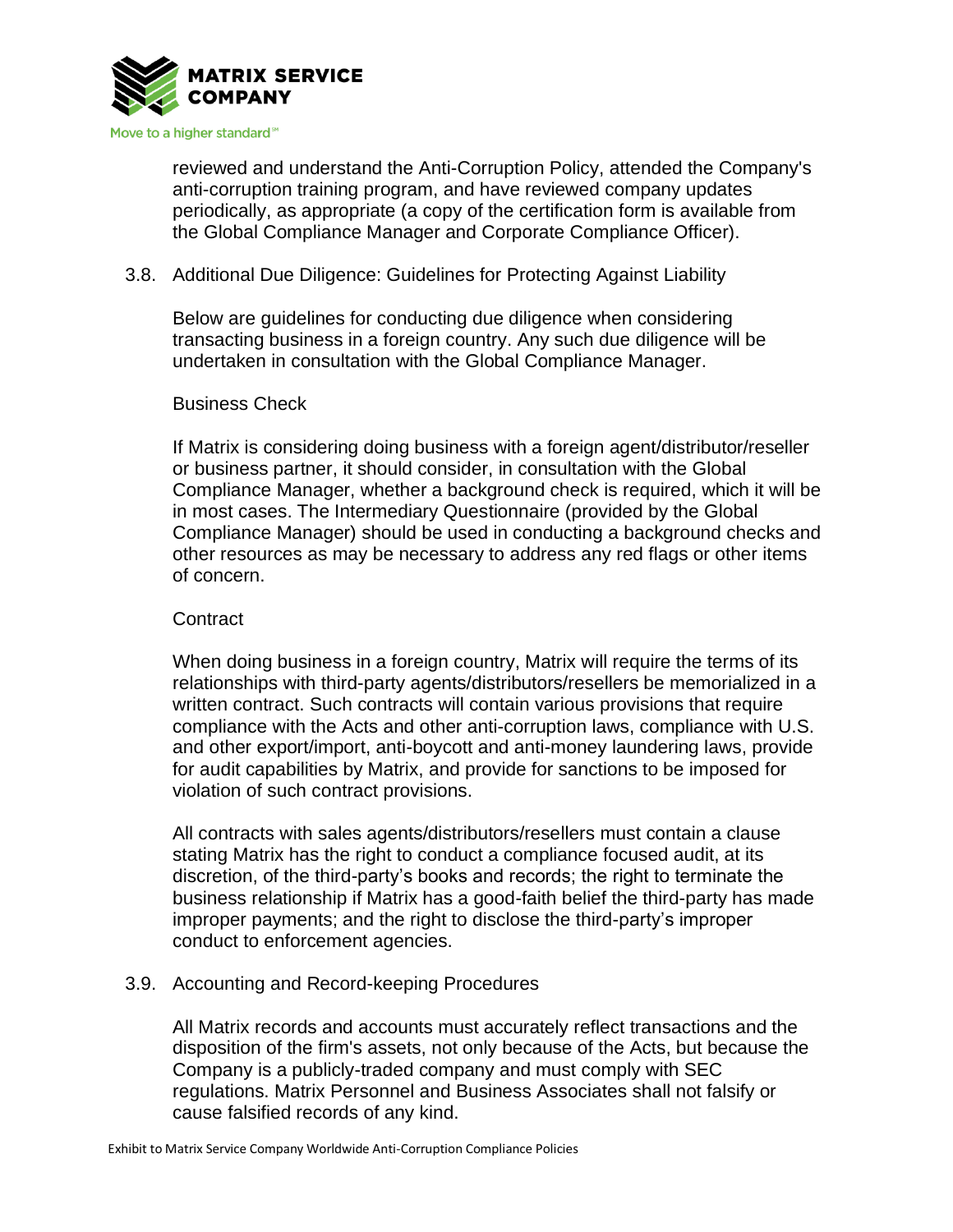

All records must be kept in a manner that complies with all applicable domestic laws. Records must fully and accurately account for all transactions, including expenditures, receipts, assets, and liabilities. In addition, all documentation regarding company expenditures must fully and accurately state the purpose of the payment.

Because cash payments can raise questions under both the accounting and anti-bribery provisions of the FCPA and other anti-corruption laws, all cash payments must be properly disclosed, approved by the Corporate Compliance Officer prior to being paid and adequately documented in accordance with the Expense Reporting, Delegation of Authority, Travel, and Business Entertainment policies. It is Matrix's general policy to prohibit cash payments.

3.10. Miscellaneous and Due Diligence Requirements

Foreign Agents and Employees<sup>1</sup>

- The Global Compliance Manager will conduct due diligence on potential agents/distributors/resellers.
- The Company requires caution when dealing with officials of companies in which a foreign government has any ownership.
- The Legal Department requires clauses in contracts with foreign agents/distributors/resellers forbidding payments to government employees or officials, or to employees of companies where our products may be sold.
- The Chief Operations Officer, Chief Financial Officer and the Corporate Compliance Officer must approve of any subagents when hiring a foreign agent with subagent(s).

Government Relationships

- The Company forbids the hiring of an employee or agent/distributor/reseller who is himself/herself a current foreign government employee or official.
- The Company requires taking caution if the proposed business partner or third-party representative is related to a government official.
- The Company urges caution when considering a potential employee or agent/distributor/reseller whose spouse is a current foreign government employee or official.

Third-Party Payments

Exhibit to Matrix Service Company Worldwide Anti-Corruption Compliance Policies 1 The hiring, use of foreign agents, as well as payments to such requires approval of the Corporate Compliance Officer. In certain circumstances the Corporate Compliance Officer's approval is required in hiring foreign employees.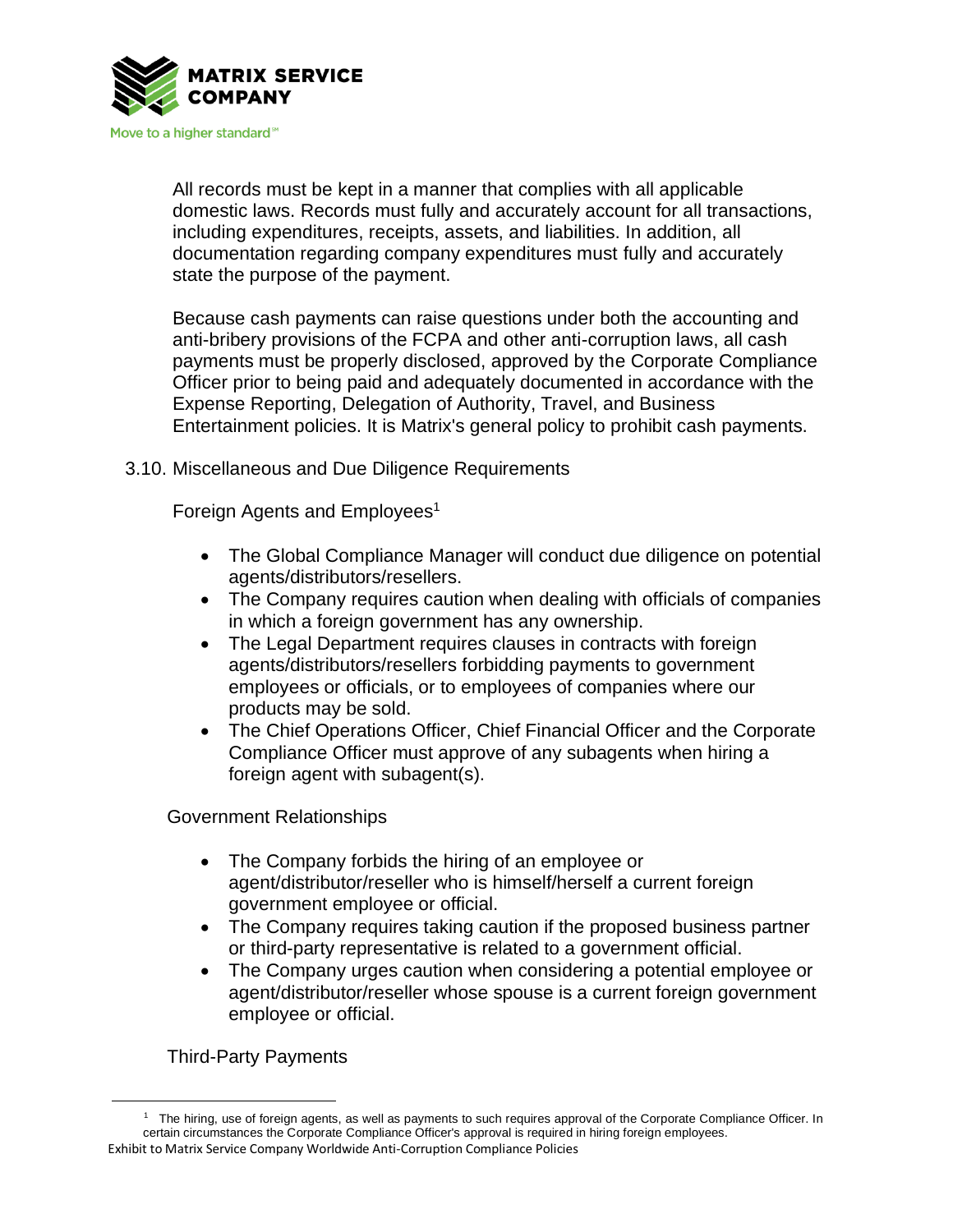

• The Company urges caution when any request is made to direct a foreign agent/distributor/reseller payment to a bank outside their home country or to an entity other than the agent/distributor/reseller.

# **Country**

• The Company requires due diligence when transacting business in a region considered a high risk for corrupt payments. Before engaging in any such transaction, the Global Compliance Manager or Corporate Compliance Officer must be consulted.

# Commissions

• The Company requires due diligence to ensure the commissions paid to agents/distributors/resellers are reasonable in light of the nature and extent of the services provided and when compared to other commissions paid for similar services in that industry Commission rate structures must be approved by the Corporate Compliance Officer.

# Research

• Employees in certain positions dealing with international transactions, including Legal/Compliance, Business Development, and those in operations who conduct business internationally should be aware of publicly reported cases of bribery, and other corruption in countries where Matrix operates. The Global Compliance Manager will monitor and report summaries of such cases as appropriate.

### 3.11. Political Contributions

Political contributions are not permitted by, or on behalf of the Company. Individually made (personal) political contributions are not reimbursable by the Company and must not be made in conjunction with any Matrix business.

### **4. Reporting Procedures**

### 4.1. Matrix Reporting Procedures

Any Matrix Personnel, Business Associate or third-party who becomes aware of a potential or actual anti-corruption violation must report the violation to Matrix immediately. To guarantee that no Matrix Personnel shall be adversely affected in employment for reporting the violation, the employee may make his report through any of the following ways: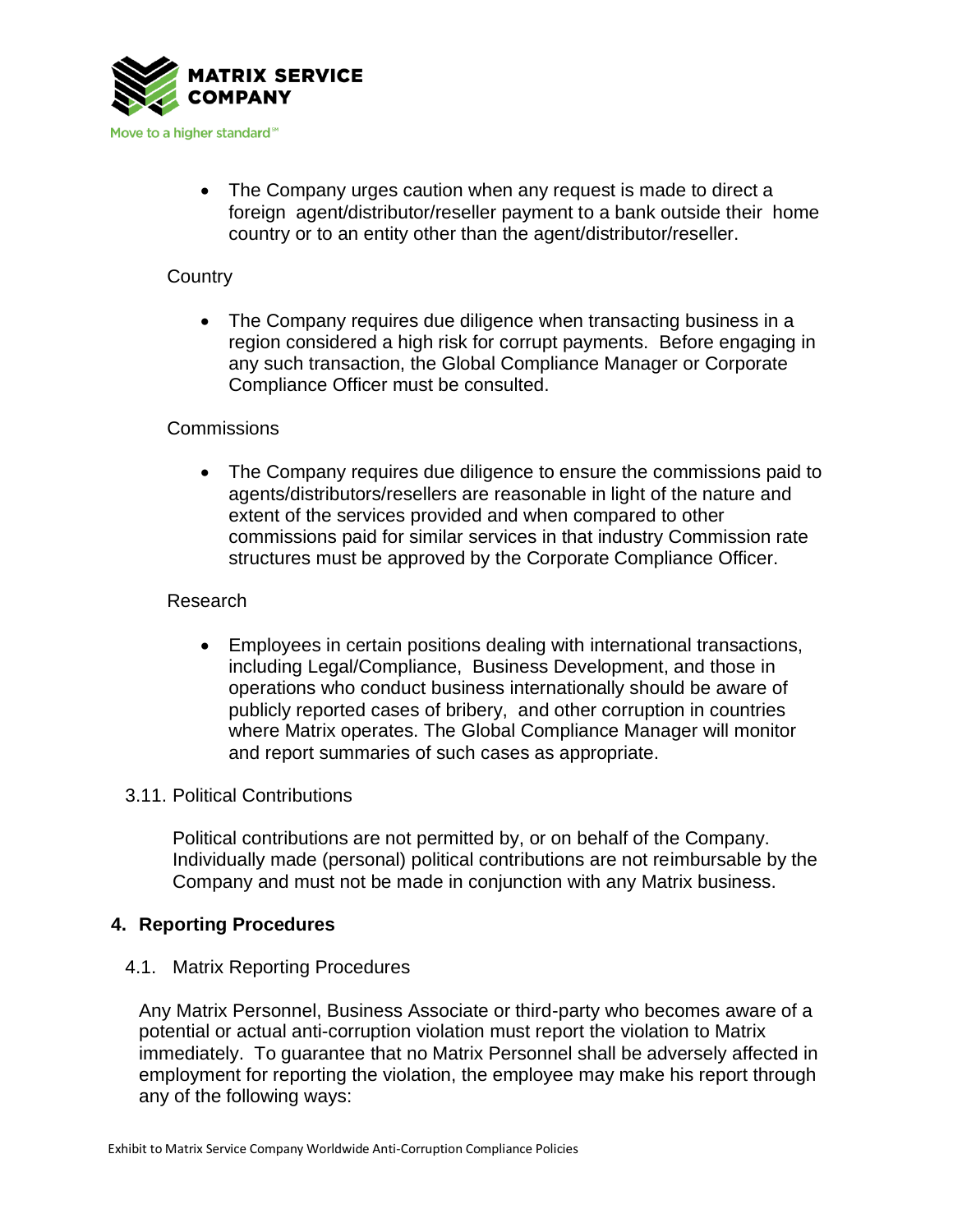

- Your manager;
- Global Compliance Manager;
- Corporate Compliance Officer;
- The Chair of the Audit Committee; or
- The Matrix Compliance Hotline toll-free at (855) 414-0002 (U.S./Canada), 1800 784 326 (Australia), or 00308 133 050 (South Korea). The Compliance Hotline is available 24 hours a day, 7 days a week. You may remain anonymous and will not be required to reveal your identity, although providing your identity may assist Matrix in addressing the matter further. Via email at hotline@matrixservicecompany.com. Confidential mail: Matrix Service Company, Attn: Hotline, 5100 E. Skelly Drive, Ste. 100, Tulsa, OK 74135.
- 4.2. Retaliation

Matrix strictly prohibits supervisors, managers and other associates from retaliating against an employee or business associate who makes a report in good faith of a possible violation under these Policies. Retaliatory actions against employees or business associates could result in severe disciplinary measures for the offending person, up to and including termination from the Company.

4.3. Managers Must Report to the Corporate Compliance Officer

Any manager who receives reports of violations of this Policy, the Acts or other anti-corruption laws must report the matter to the Corporate Compliance Officer. You also may send anonymous or confidential concerns to the Corporate Compliance Officer or to the Chair of the Audit Committee at the following address:

> Matrix Service Company 5100 East Skelly Drive, Suite 500 Tulsa, Oklahoma 74135

4.4. Disclosure of Violations and Self-Referrals

Matrix's Chief Financial Officer and the Corporate Compliance Officer will make decisions regarding required disclosures of violations or self-referrals to government agencies applicable to this Policy.

### **5. Disciplinary action for non-compliance with this policy, the acts and other anti-corruption laws**

5.1. Matrix Disciplinary Actions for Non-Compliance Internal Measures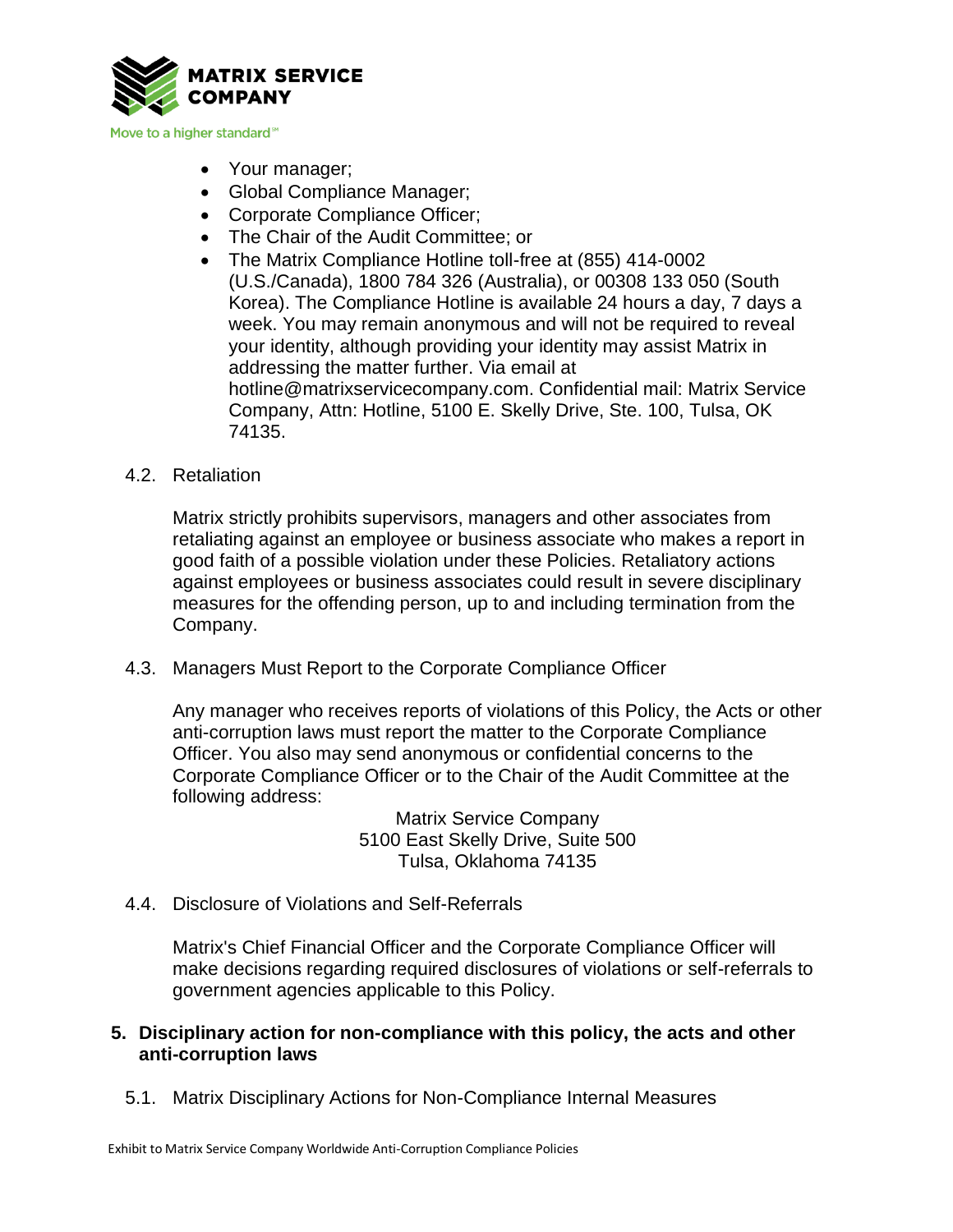

Failure to adhere to the Company's anti-corruption and code of business conduct and ethics policies or other anti-corruption laws will result in disciplinary measures. The severity of the disciplinary measures will vary depending on the degree of non-compliance and may include but not be limited to a written warning, additional required anti-corruption training, up to termination of employment.

### 5.2. External Penalties

Both the Company and individual employees may be subject to criminal and/or civil penalties for violations of the Acts. Under the FCPA's anti-corruption provisions, corporation and other business entity violations are subject to a criminal fine of up to \$2,000,000, and a civil penalty of up to \$10,000 per violation. Individuals who violate the FCPA are subject to a \$100,000 criminal fine plus 5 years of imprisonment and a civil penalty of \$10,000. For violations of the book and record provisions of the FCPA, corporations and other business entities are subject to a criminal fine of \$25,000,000 per violation. For individuals violating the books and record provisions of the FCPA, he or she is subject to a criminal fine of \$5 million dollars and imprisonment of up to 20 years. Under the UKBA, the maximum penalty for an individual convicted of bribery is 10 years imprisonment, with an unlimited fine. A corporation can also be subjected to an unlimited fine.

Moreover, under the Alternative Fines Act, these fines may be significantly higher. The following criminal and civil penalties also may be imposed for FCPA violations: imprisonment, probation, mandatory community service and fines of up to \$10,000 against any firm as well as any officer, director, employee, or agent of the firm, or stockholder acting on behalf of the firm including disgorgement of profits; and injunctions against any act or practice of the company or officer of the company that has violated the FCPA. Additional fines and penalties of up to twice the economic benefit that the offender sought to obtain from the bribe may also apply. Under the law, companies violating the FCPA are prohibited from paying individual civil penalties. All fines must be paid by Personnel or the Business Associate found violating of the FCPA.

Additionally, a person or company found in violation of the FCPA may be barred from doing business with the U.S. Federal Government or receiving U.S. government contracts and may become ineligible for government financing and other benefits. Indictment alone can lead to suspension of the right to do business with the government. A person or company found in violation of the FCPA may also be deemed ineligible to receive export licenses.